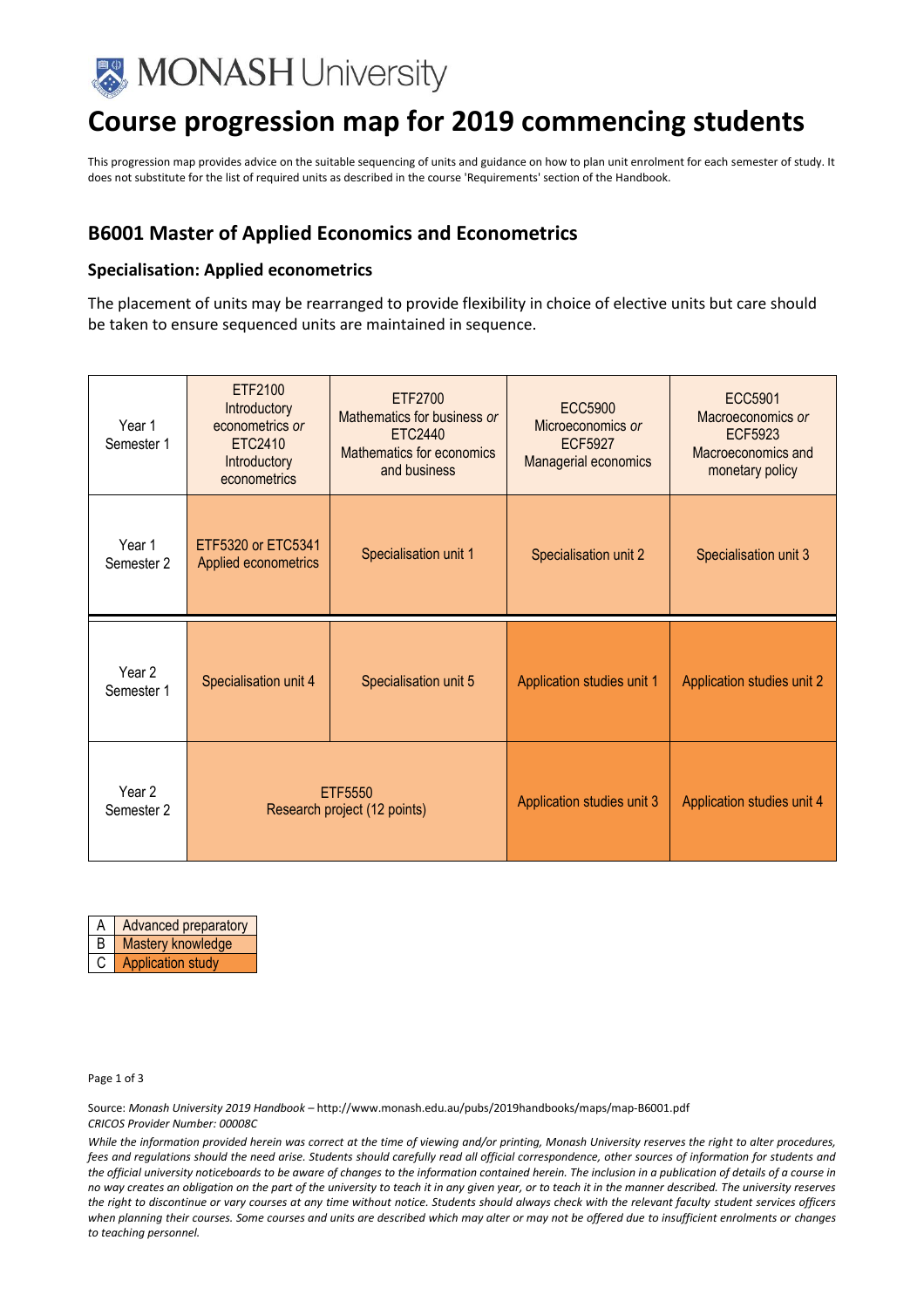

# **Course progression map for 2019 commencing students**

This progression map provides advice on the suitable sequencing of units and guidance on how to plan unit enrolment for each semester of study. It does not substitute for the list of required units as described in the course 'Requirements' section of the Handbook.

### **B6001 Master of Applied Economics and Econometrics**

#### **Specialisation: Applied Economics and Econometrics**

The placement of units may be rearranged to provide flexibility in choice of elective units but care should be taken to ensure sequenced units are maintained in sequence.

| Year 1<br>Semester 1 | <b>ECF5410</b><br>Applied<br>microeconomics | <b>ECF5421</b><br>Applied macroeconomics | ECC5900<br>Microeconomics or<br><b>ECF5927</b><br>Managerial economics                    | <b>ECC5901</b><br>Macroeconomics or<br><b>ECF5923</b><br>Macroeconomics and<br>monetary policy                             |
|----------------------|---------------------------------------------|------------------------------------------|-------------------------------------------------------------------------------------------|----------------------------------------------------------------------------------------------------------------------------|
| Year 1<br>Semester 2 | ETC5341 or ETF5320<br>Applied econometrics  | Specialisation unit 1                    | ETF2100<br>Introductory econometrics<br><b>or</b><br>ETC2410<br>Introductory econometrics | ETF2700<br><b>Mathematics for business</b><br><sub>or</sub><br><b>ETC2440</b><br>Mathematics for economics<br>and business |
| Year 2<br>Semester 1 | <b>ECF5060</b>                              | Specialisation unit 2                    | ETF5200                                                                                   |                                                                                                                            |
|                      | Applied economics                           |                                          | Applied time series<br>econometrics                                                       | Application studies unit 1                                                                                                 |

A **Advanced preparatory** 

B | Mastery knowledge

C | Application study

Page 2 of 3

Source: *Monash University 2019 Handbook –* http://www.monash.edu.au/pubs/2019handbooks/maps/map-B6001.pdf *CRICOS Provider Number: 00008C*

*While the information provided herein was correct at the time of viewing and/or printing, Monash University reserves the right to alter procedures, fees and regulations should the need arise. Students should carefully read all official correspondence, other sources of information for students and the official university noticeboards to be aware of changes to the information contained herein. The inclusion in a publication of details of a course in no way creates an obligation on the part of the university to teach it in any given year, or to teach it in the manner described. The university reserves the right to discontinue or vary courses at any time without notice. Students should always check with the relevant faculty student services officers when planning their courses. Some courses and units are described which may alter or may not be offered due to insufficient enrolments or changes to teaching personnel.*